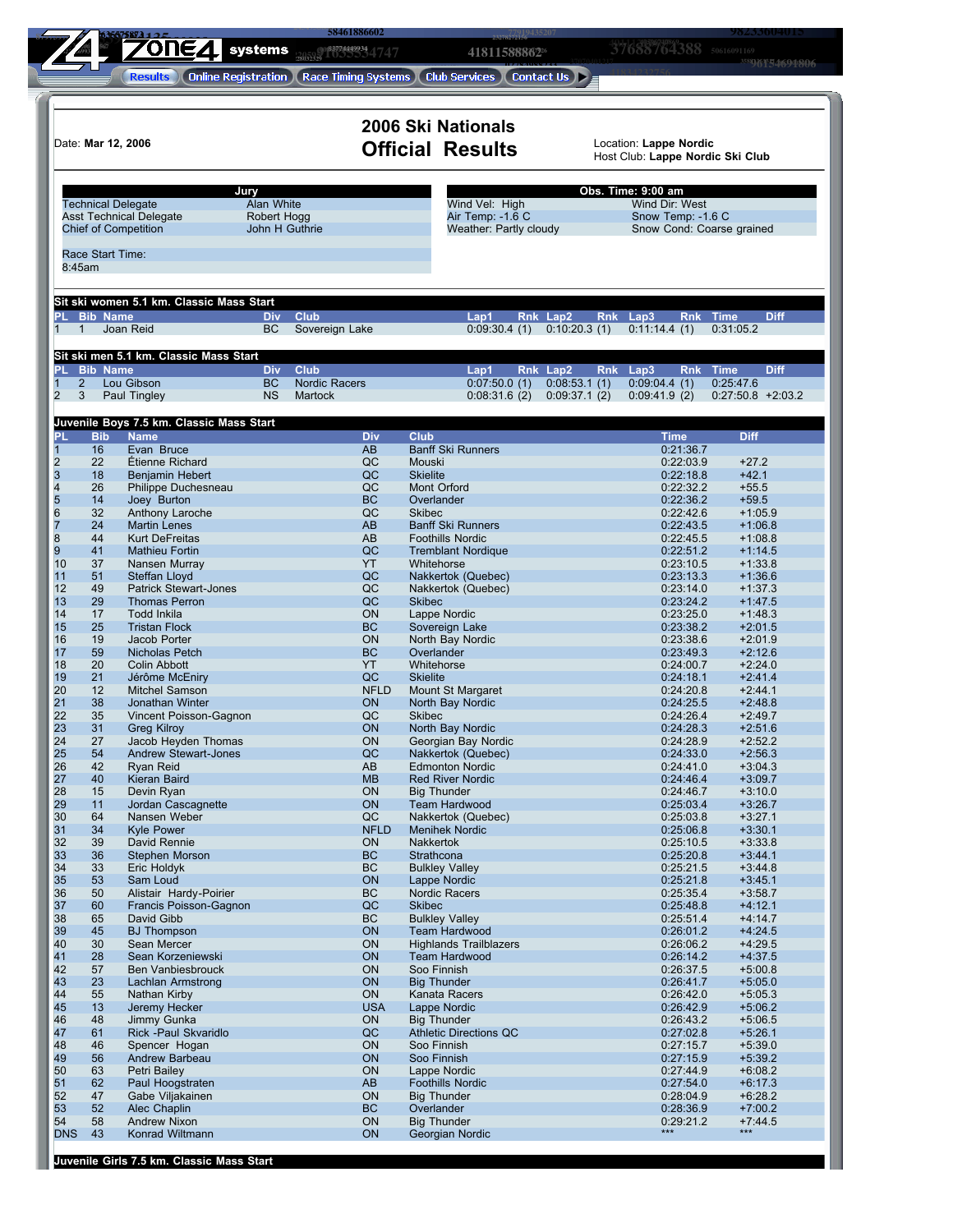| PL                      | <b>Bib</b> | <b>Name</b>              | <b>Div</b>  | Club                          | <b>Time</b> | Diff      |
|-------------------------|------------|--------------------------|-------------|-------------------------------|-------------|-----------|
| $\mathbf{1}$            | 78         | Marlis Kromm             | AB          | <b>Foothills Nordic</b>       | 0:25:31.9   |           |
| $\overline{\mathbf{c}}$ | 72         | Danielle McVicar         | ON          | <b>Kanata Racers</b>          | 0:25:46.4   | $+14.5$   |
| $\overline{3}$          | 96         | Émilie Chartrand         | QC          | <b>Skielite</b>               | 0:26:02.3   | $+30.4$   |
| 4                       | 71         | <b>Lauriane Ouellet</b>  | QC          | <b>Skibec</b>                 | 0:26:18.9   | $+47.0$   |
| 5                       | 84         | Mylene Champagne-Croteau | QC          | <b>Mont Orford</b>            | 0:26:23.2   | $+51.3$   |
| $\overline{6}$          | 76         | Katrina VanWijk          | ON          | <b>Nakkertok</b>              | 0:26:24.2   | $+52.3$   |
| $\overline{7}$          | 95         | Marika Cockney           | AB          | <b>Banff Ski Runners</b>      | 0:26:26.8   | $+54.9$   |
| 8                       | 90         | Michaela Howie           | Ab          | <b>Banff Ski Runners</b>      | 0:26:28.6   | $+56.7$   |
| $\overline{9}$          | 87         | Stephanie Drolet         | QC          | <b>Tremblant Nordique</b>     | 0:26:29.3   | $+57.4$   |
| 10                      | 83         | <b>Heather Mehain</b>    | <b>BC</b>   | <b>Nelson Nordic</b>          | 0:26:29.5   | $+57.6$   |
| 11                      | 74         | <b>Flurina Keller</b>    | AB          | <b>Banff Ski Runners</b>      | 0:26:40.8   | $+1:08.9$ |
| 12                      | 103        | Andrea Lee               | <b>BC</b>   | Strathcona                    | 0:26:46.4   | $+1:14.5$ |
| 13                      | 108        | Maggie Finch             | <b>BC</b>   | Sovereign Lake                | 0:26:48.8   | $+1:16.9$ |
| 14                      | 73         | Sophie Harvey            | QC          | Mont Ste Anne                 | 0:26:58.6   | $+1:26.7$ |
| 15                      | 75         | <b>Allyson Cummings</b>  | <b>BC</b>   | Sovereign Lake                | 0:26:58.9   | $+1:27.0$ |
| 16                      | 81         | Kara Jaspers             | ON          | <b>Big Thunder</b>            | 0:27:04.7   | $+1:32.8$ |
| 17                      | 80         | Heidi Widmer             | AB          | <b>Banff Ski Runners</b>      | 0:27:09.6   | $+1:37.7$ |
| 18                      | 82         | Kayla Gibbons            | <b>NFLD</b> | <b>Mount St Margaret</b>      | 0:27:10.2   | $+1:38.3$ |
| 19                      | 98         | <b>Caroline Drolet</b>   | QC          | <b>Tremblant Nordique</b>     | 0:27:11.4   | $+1:39.5$ |
| 20                      | 104        | Kelly Hall               | AB          | <b>Edmonton Nordic</b>        | 0:27:21.8   | $+1:49.9$ |
| 21                      | 79         | Brianna Yard             | ON          | Porcupine Ski Runners         | 0:27:27.4   | $+1:55.5$ |
| 22                      | 93         | <b>Alison Clarke</b>     | <b>BC</b>   | Sovereign Lake                | 0:27:34.6   | $+2:02.7$ |
| 23                      | 106        | Genevieve Bourgeois      | QC          | LE NORVÉGIEN                  | 0:27:36.9   | $+2:05.0$ |
| 24                      | 116        | Kalli Green              | ON          | <b>Highlands Trailblazers</b> | 0:27:38.7   | $+2:06.8$ |
| 25                      | 77         | Camille O'Carroll        | QC          | <b>Skielite</b>               | 0:27:40.5   | $+2:08.6$ |
| 26                      | 89         | <b>Britt Bailey</b>      | ON          | Lappe Nordic                  | 0:27:48.7   | $+2:16.8$ |
| 27                      | 86         | <b>Bridget Yard</b>      | ON          | Porcupine Ski Runners         | 0:27:49.4   | $+2:17.5$ |
| 28                      | 88         | <b>Hilary Mallinger</b>  | ON          | Soo Finnish                   | 0:27:50.5   | $+2:18.6$ |
| 29                      | 85         | Stephanie Mahar          | <b>NFLD</b> | Mount St Margaret             | 0:27:59.5   | $+2:27.6$ |
| 30                      | 94         | Leah Kirchmann           | <b>MB</b>   | <b>Red River Nordic</b>       | 0:28:09.7   | $+2:37.8$ |
| 31                      | 91         | Daphne Haggarty          | ON          | <b>Big Thunder</b>            | 0:28:23.8   | $+2:51.9$ |
| 32                      | 92         | <b>Morgan Pellow</b>     | <b>BC</b>   | <b>Bulkley Valley</b>         | 0:28:27.7   | $+2:55.8$ |
| 33                      | 117        | Annie Boisvert           | QC          | Mont Ste Anne                 | 0:28:50.5   | $+3:18.6$ |
| 34                      | 97         | Gabrielle Thompson       | QC          | <b>Skielite</b>               | 0:29:06.0   | $+3:34.1$ |
| 35                      | 111        | Lauren Lankester         | AB          | <b>Foothills Nordic</b>       | 0:29:18.6   | $+3:46.7$ |
| 36                      | 113        | Lindsay Inkila           | ON          | Lappe Nordic                  | 0:29:24.9   | $+3:53.0$ |
| 37                      | 110        | Krysta Wark              | <b>BC</b>   | Strathcona                    | 0:29:28.2   | $+3:56.3$ |
| 38                      | 102        | Erin Mallinger           | ON          | Soo Finnish                   | 0:29:42.1   | $+4:10.2$ |
| 39                      | 109        | Valérie Gagné            | QC          | <b>Skielite</b>               | 0:30:02.1   | $+4:30.2$ |
| 40                      | 114        | Renée Duchesne           | QC          | <b>Mont Orford</b>            | 0:30:03.4   | $+4:31.5$ |
| 41                      | 100        | Elizabeth Brennan        | ON          | Kanata Racers                 | 0:30:07.7   | $+4:35.8$ |
| 42                      | 112        | Alanna Hamilton          | ON          | <b>Big Thunder</b>            | 0:31:20.0   | $+5:48.1$ |
| 43                      | 101        | Samantha Hetherington    | <b>BC</b>   | Sovereign Lake                | 0:31:34.1   | $+6:02.2$ |
| 44                      | 99         | Chantal de Laplante      | ON          | Porcupine Ski Runners         | 0:32:09.9   | $+6:38.0$ |
| 45                      | 115        | <b>Tori Owen</b>         | AB          | <b>Foothills Nordic</b>       | 0:32:22.8   | $+6:50.9$ |
| 46                      | 105        | Danielle Scanlon         | <b>NFLD</b> | <b>Mount St Margaret</b>      | 0:32:25.4   | $+6:53.5$ |
| 47                      | 107        | Flurry Hogg              | AB          | <b>Foothills Nordic</b>       | 0:32:52.4   | $+7:20.5$ |
|                         |            |                          |             |                               |             |           |

## **Junior Boys 15 km. Classic Mass Start**

| PI.                     | <b>Bib</b> | <b>Name</b>                  | Div         | Club                          | Lap1      | <b>Rnk</b> | Lap2      | <b>Rnk</b> | <b>Time</b> | <b>Diff</b> |
|-------------------------|------------|------------------------------|-------------|-------------------------------|-----------|------------|-----------|------------|-------------|-------------|
| 1                       | 128        | <b>Haakon Lenes</b>          | AB          | <b>Banff Ski Runners</b>      | 0:21:40.1 | (2)        | 0:22:13.9 | (1)        | 0:43:54.1   |             |
| $\overline{2}$          | 125        | Frédéric Touchette           | QC          | Mont Ste Anne                 | 0:21:39.3 | (1)        | 0:22:23.4 | (2)        | 0:44:02.7   | $+8.6$      |
| 3                       | 129        | Len Valjas                   | ON          | <b>Team Hardwood</b>          | 0:21:40.4 | (3)        | 0:22:33.1 | (3)        | 0:44:13.6   | $+19.5$     |
| $\overline{\mathbf{4}}$ | 132        | Georg Jalkotzy               | AB          | <b>Foothills Nordic</b>       | 0:21:49.7 | (4)        | 0:23:05.2 | (5)        | 0:44:54.9   | $+1:00.8$   |
| 5                       | 121        | <b>Matthew Wylie</b>         | <b>BC</b>   | Sovereign Lake                | 0:22:04.1 | (8)        | 0:23:05.6 | (6)        | 0:45:09.7   | $+1:15.6$   |
| 6                       | 127        | Brayden Jaspers              | ON          | <b>Big Thunder</b>            | 0:22:15.5 | (13)       | 0:23:01.3 | (4)        | 0:45:16.9   | $+1:22.8$   |
| 7                       | 135        | Scott Sullivan               | ON          | <b>Big Thunder</b>            | 0:22:08.4 | (10)       | 0:23:12.0 | (7)        | 0:45:20.5   | $+1:26.4$   |
| 8                       | 145        | Ghislain de Laplante         | ON          | Porcupine Ski Runners         | 0:22:04.8 | (9)        | 0:23:23.1 | (9)        | 0:45:28.0   | $+1:33.9$   |
| 9                       | 131        | Luke Viljakainen             | ON          | <b>Big Thunder</b>            | 0:22:14.0 | (11)       | 0:23:16.6 | (8)        | 0:45:30.6   | $+1:36.5$   |
| 10                      | 123        | Michael Somppi               | ON          | Lappe Nordic                  | 0:22:03.7 | (7)        | 0:23:27.3 | (10)       | 0:45:31.0   | $+1:36.9$   |
| 11                      | 138        | <b>Jess Cockney</b>          | <b>AB</b>   | <b>Banff Ski Runners</b>      | 0:21:54.6 | (6)        | 0:23:53.1 | (12)       | 0:45:47.8   | $+1:53.7$   |
| 12                      | 153        | Curtis Merry                 | AB          | <b>Edmonton Nordic</b>        | 0:21:53.8 | (5)        | 0:24:09.2 | (16)       | 0:46:03.0   | $+2:08.9$   |
| 13                      | 151        | Kevin Sandau                 | <b>AB</b>   | <b>Foothills Nordic</b>       | 0:22:42.2 | (17)       | 0:23:34.0 | (11)       | 0:46:16.3   | $+2:22.2$   |
| 14                      | 136        | <b>Julien Nury</b>           | QC          | <b>Skibec</b>                 | 0:22:15.8 | (14)       | 0:24:03.7 | (14)       | 0:46:19.5   | $+2:25.4$   |
| 15                      | 144        | <b>Travis Comeau</b>         | ON          | Lappe Nordic                  | 0:22:14.5 | (12)       | 0:24:21.2 | (18)       | 0:46:35.7   | $+2:41.6$   |
| 16                      | 146        | <b>Cedrick Bourgeois</b>     | QC          | LE NORVÉGIEN                  | 0:22:53.5 | (20)       | 0:24:01.3 | (13)       | 0:46:54.8   | $+3:00.7$   |
| 17                      | 137        | Ray Sabo                     | YT          | Whitehorse                    | 0:22:47.8 | (18)       | 0:24:11.8 | (17)       | 0:46:59.6   | $+3:05.5$   |
| 18                      | 147        | <b>Matthew Little</b>        | ON          | Laurentian Nordic             | 0:22:34.8 | (15)       | 0:24:28.9 | (23)       | 0:47:03.7   | $+3:09.6$   |
| 19                      | 124        | François Bussière            | QC          | <b>Skibec</b>                 | 0:22:42.0 | (16)       | 0:24:27.1 | (21)       | 0:47:09.2   | $+3:15.1$   |
| 20                      | 161        | Dougal Owen                  | AB          | <b>Foothills Nordic</b>       | 0:22:59.1 | (22)       | 0:24:21.5 | (19)       | 0:47:20.6   | $+3:26.5$   |
| 21                      | 158        | <b>Tessum Weber</b>          | QC          | Nakkertok (Quebec)            | 0:22:56.5 | (21)       | 0:24:28.7 | (22)       | 0:47:25.3   | $+3:31.2$   |
| 22                      | 150        | <b>Gabriel Landry</b>        | <b>NB</b>   | <b>Snow Bears</b>             | 0:23:31.6 | (31)       | 0:24:05.0 | (15)       | 0:47:36.7   | $+3:42.6$   |
| 23                      | 173        | <b>Eric Groeneveld</b>       | <b>AB</b>   | <b>Banff Ski Runners</b>      | 0:22:52.6 | (19)       | 0:24:46.1 | (28)       | 0:47:38.8   | $+3:44.7$   |
| 24                      | 162        | Gerard Garnier               | AB          | <b>Banff Ski Runners</b>      | 0:23:15.1 | (26)       | 0:24:25.0 | (20)       | 0:47:40.1   | $+3:46.0$   |
| 25                      | 148        | <b>Aaron Barter</b>          | ON          | <b>Nakkertok</b>              | 0:23:13.9 | (25)       | 0:24:39.6 | (26)       | 0:47:53.6   | $+3:59.5$   |
| 26                      | 152        | <b>Charles Brassard</b>      | QC          | LE NORVÉGIEN                  | 0:23:07.6 | (24)       | 0:24:52.2 | (29)       | 0:47:59.9   | $+4:05.8$   |
| 27                      | 122        | <b>Marc-Antoine Rancourt</b> | QC          | <b>Skibec</b>                 | 0:23:24.8 | (29)       | 0:24:36.8 | (25)       | 0:48:01.6   | $+4:07.5$   |
| 28                      | 164        | <b>Abrial Seifried</b>       | <b>BC</b>   | <b>Kimberley Nordic</b>       | 0:23:38.6 | (35)       | 0:24:30.2 | (24)       | 0:48:08.9   | $+4:14.8$   |
| 29                      | 149        | <b>Daniel Brown</b>          | <b>BC</b>   | <b>Telemark XC</b>            | 0:23:06.8 | (23)       | 0:25:09.9 | (30)       | 0:48:16.8   | $+4:22.7$   |
| 30                      | 143        | <b>Greg Finch</b>            | <b>BC</b>   | Sovereign Lake                | 0:23:43.3 | (37)       | 0:24:44.9 | (27)       | 0:48:28.3   | $+4:34.2$   |
| 31                      | 157        | <b>Francis Morin</b>         | QC          | <b>Mont Orford</b>            | 0:23:15.9 | (28)       | 0:25:13.4 | (31)       | 0:48:29.3   | $+4:35.2$   |
| 32                      | 126        | <b>Michael Casey</b>         | <b>NFLD</b> | <b>Blow Me Down</b>           | 0:23:25.2 | (30)       | 0:25:31.3 | (36)       | 0:48:56.6   | $+5:02.5$   |
| 33                      | 167        | Peter Ostrom                 | AB          | <b>Foothills Nordic</b>       | 0:23:32.1 | (32)       | 0:25:29.3 | (34)       | 0:49:01.5   | $+5:07.4$   |
| 34                      | 177        | <b>Stuart Lodge</b>          | AB          | <b>Banff Ski Runners</b>      | 0:23:39.1 | (36)       | 0:25:36.9 | (38)       | 0:49:16.1   | $+5:22.0$   |
| 35                      | 139        | Paul Benson                  | <b>MB</b>   | <b>Red River Nordic</b>       | 0:23:44.3 | (38)       | 0:25:33.3 | (37)       | 0:49:17.6   | $+5:23.5$   |
| 36                      | 159        | Camille Cheskey              | ON          | <b>Highlands Trailblazers</b> | 0:24:13.4 | (40)       | 0:25:30.1 | (35)       | 0:49:43.6   | $+5:49.5$   |
| 37                      | 141        | <b>Matthew Cuddy</b>         | ON          | Soo Finnish                   | 0:23:37.0 | (34)       | 0:26:07.6 | (43)       | 0:49:44.6   | $+5:50.5$   |
| 38                      | 133        | lan Siemens                  | <b>MB</b>   | Vortex                        | 0:24:21.2 | (42)       | 0:25:25.7 | (33)       | 0:49:47.0   | $+5:52.9$   |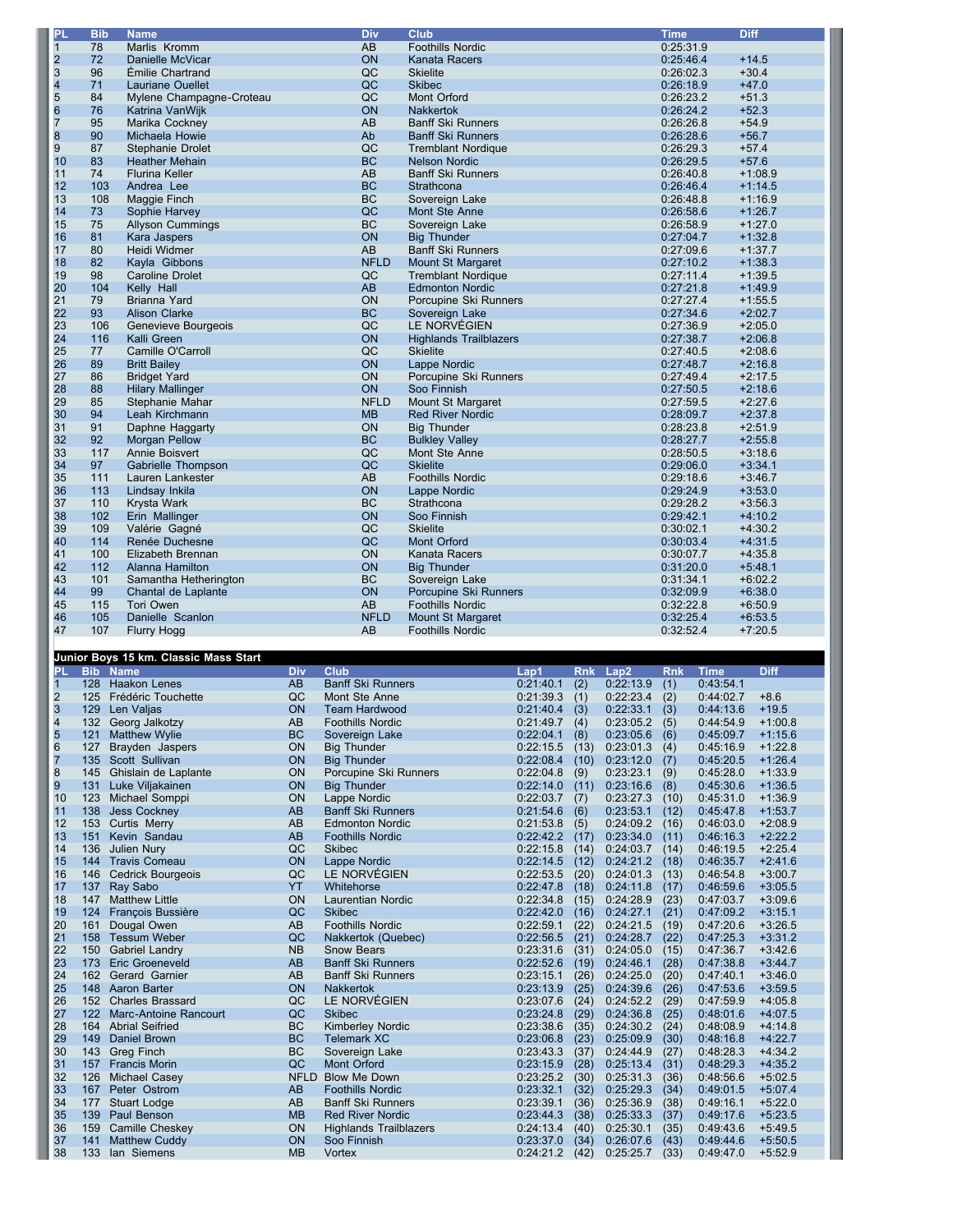| 39                      | 154        | <b>Christopher Hamilton</b>            | <b>ON</b>  | Lappe Nordic                  |                                          | 0:23:15.5          | (27)       | 0:26:37.9          | (50)                   | 0:49:53.5          | $+5:59.4$              |
|-------------------------|------------|----------------------------------------|------------|-------------------------------|------------------------------------------|--------------------|------------|--------------------|------------------------|--------------------|------------------------|
| 40                      | 163        | Matthias Purdon                        | <b>ON</b>  | Georgian Bay Nordic           |                                          | 0:24:12.8          | (39)       | 0:25:41.2          | (39)                   | 0:49:54.0          | $+5:59.9$              |
| 41                      | 171        | Louis-Charles Harvey-Collard           | QC         | <b>Mont Orford</b>            |                                          | 0:24:48.6          | (47)       | 0:25:17.7          | (32)                   | 0:50:06.4          | $+6:12.3$              |
| 42                      | 134        | <b>William Urton</b>                   | <b>SK</b>  | <b>Malamute Nordic</b>        |                                          | 0:23:32.8          | (33)       | 0:26:47.1          | (51)                   | 0:50:20.0          | $+6:25.9$              |
| 43                      | 172        | <b>Samuel Desrosiers</b>               | QC         | <b>Skibec</b>                 |                                          | 0:24:34.2          | (44)       | 0:25:51.1          | (41)                   | 0:50:25.4          | $+6:31.3$              |
| 44                      | 176        | Aidan Lennie                           | ON         | Nakkertok                     |                                          | 0:24:20.6          | (41)       | 0:26:15.0          | (44)                   | 0:50:35.6          | $+6:41.5$              |
| 45                      | 130        | Patrick Egan                           | <b>BC</b>  | Sovereign Lake                |                                          | 0:25:14.7          | (52)       | 0:25:41.3          | (40)                   | 0:50:56.1          | $+7:02.0$              |
| 46                      | 178        | lan Scriver                            | ON         | Nakkertok                     |                                          | 0:24:38.7          | (46)       | 0:26:26.3          | (45)                   | 0:51:05.1          | $+7:11.0$              |
| 47                      | 156        | Kieran Jones                           | <b>ON</b>  | <b>Nakkertok</b>              |                                          | 0:25:15.5          | (53)       | 0:25:51.4          | (42)                   | 0:51:07.0          | $+7:12.9$              |
| 48                      | 160        | <b>Pierre White</b>                    | <b>NB</b>  | Snow Bears                    |                                          | 0:24:34.7          | (45)       | 0:26:37.6          | (49)                   | 0:51:12.4          | $+7:18.3$              |
| 49                      | 170        | Tim Hughes                             | ON         | <b>Highlands Trailblazers</b> |                                          | 0:24:49.7          | (48)       | 0:26:26.5          | (46)                   | 0:51:16.2          | $+7:22.1$              |
| 50                      | 169        | <b>William Brooks</b>                  | AB         | <b>Banff Ski Runners</b>      |                                          | 0:24:25.1          | (43)       | 0:26:55.4          | (52)                   | 0:51:20.5          | $+7:26.4$              |
| 51                      | 168        | <b>Christopher Borchert</b>            | <b>BC</b>  | Sovereign Lake                |                                          | 0:24:52.6          | (50)       | 0:26:30.9          | (47)                   | 0:51:23.5          | $+7:29.4$              |
| 52                      | 174        | <b>Eric Braul</b>                      | ON         | Georgian Bay Nordic           |                                          | 0:24:51.0          | (49)       | 0:26:35.3          | (48)                   | 0:51:26.3          | $+7:32.2$              |
| 53                      | 155        | David Endleman                         | ON         | <b>Laurentian Nordic</b>      |                                          | 0:25:03.4          | (51)       | 0:28:24.1          | (55)                   | 0:53:27.5          | $+9:33.4$              |
| 54                      | 175        |                                        | QC         |                               |                                          |                    |            |                    |                        | 0:53:27.8          |                        |
|                         |            | Simon Lamarche                         |            | <b>Athletic Directions QC</b> |                                          | 0:25:35.2          | (54)       | 0:27:52.5          | (53)                   |                    | $+9:33.7$              |
| 55                      | 165        | Alan Richards                          | <b>BC</b>  | Overlander                    |                                          | 0:26:06.8          | (55)       | 0:28:20.7<br>$***$ | (54)                   | 0:54:27.5<br>$***$ | $+10:33.4$<br>$***$    |
| DNF 140                 |            | <b>Fraser Mills-Connery</b>            | AB         | <b>Foothills Nordic</b>       |                                          | 0:23:58.0<br>$***$ | $(*)$      | $***$              | $(*)$                  | $***$              | $***$                  |
|                         | DNF 142    | Alexandre Ruel                         | QC         | <b>Skibec</b>                 |                                          | $***$              | $(*)$      | $***$              | $(*)$                  | ***                | $***$                  |
| <b>DNF</b>              | 166        | <b>Vincent Veilleux</b>                | QC         | Mont Ste Anne                 |                                          | $***$              | $(*)$      | $***$              | $(*)$                  | $***$              | $***$                  |
| DNF.                    | 179        | <b>Keewetin Trottier</b>               | <b>SK</b>  | La Ronge Ski Club             |                                          |                    | $(*)$      |                    | $(*)$                  |                    |                        |
|                         |            |                                        |            |                               |                                          |                    |            |                    |                        |                    |                        |
|                         |            | Junior Women 15 km. Classic Mass Start |            |                               |                                          |                    |            |                    |                        |                    |                        |
| PL                      |            | <b>Bib Name</b>                        | <b>Div</b> | <b>Club</b>                   |                                          | Lap1               | <b>Rnk</b> | Lap2               | <b>Rnk</b>             | <b>Time</b>        | <b>Diff</b>            |
| $\mathbf{1}$            |            | 200 Amanda Ammar                       | AB         | NST2014/Edmonton Nordic       |                                          | 0:23:05.5          | (1)        | 0:24:30.2          | (1)                    | 0:47:35.8          |                        |
| $\overline{\mathbf{c}}$ | 202        | Kate Brennan                           | ON         | <b>Kanata Racers</b>          |                                          | 0:25:21.3          | (2)        | 0:26:54.2          | (2)                    | 0:52:15.6          | $+4:39.8$              |
| $\overline{\mathbf{3}}$ | 203        | <b>Mallory Deyne</b>                   | <b>ON</b>  | Porcupine Ski Runners         |                                          | 0:25:50.8          | (5)        | 0:27:14.7          | (3)                    | 0:53:05.6          | $+5:29.8$              |
| 4                       | 205        | <b>Bibiane Mahy</b>                    | ON         | Porcupine Ski Runners         |                                          | 0:25:45.1          | (4)        | 0:27:46.8          | (4)                    | 0:53:31.9          | $+5:56.1$              |
| 5                       | 201        | <b>Brittany Webster</b>                | ON         | <b>Highlands Trailblazers</b> |                                          | 0:25:30.4          | (3)        | 0:28:53.2          | (8)                    | 0:54:23.7          | $+6:47.9$              |
| 6                       | 209        | Cathy Jaques                           | AB         | Rocky Mountain Racers         |                                          | 0:25:59.8          | (6)        | 0:28:42.3          | (6)                    | 0:54:42.2          | $+7:06.4$              |
| $\overline{7}$          | 207        | <b>Berit Dool</b>                      | ON         | Lappe Nordic                  |                                          | 0:27:01.8          | (9)        | 0:28:23.3          | (5)                    | 0:55:25.1          | $+7:49.3$              |
| 8                       | 208        | Alysia Garmulewicz                     | <b>BC</b>  | <b>Hills Nordic</b>           |                                          | 0:26:39.6          | (7)        | 0:28:52.2          | (7)                    | 0:55:31.8          | $+7:56.0$              |
| 9                       | 204        | Sophie Boyer                           | QC         | <b>Skielite</b>               |                                          | 0:26:47.5          | (8)        | 0:29:07.9          | (9)                    | 0:55:55.5          | $+8:19.7$              |
| 10                      | 206        | Anna Geiger-Whitlock                   | <b>ON</b>  | <b>Team Hardwood</b>          |                                          | 0:28:01.5          | (10)       | 0:29:54.5          | (12)                   | 0:57:56.0          | $+10:20.2$             |
| 11                      | 213        | <b>Nellie Dow</b>                      | <b>BC</b>  | <b>Bulkley Valley</b>         |                                          | 0:28:45.7          | (13)       | 0:29:29.4          | (10)                   | 0:58:15.2          | $+10:39.4$             |
| 12                      | 211        | Ava Rudachyk                           | <b>ON</b>  | <b>Big Thunder</b>            |                                          | 0:28:37.5          | (12)       | 0:29:55.9          | (13)                   | 0:58:33.4          | $+10:57.6$             |
|                         | 215        |                                        | QC         | Mont Ste Anne                 |                                          |                    |            | 0:29:42.0          |                        | 0:58:44.0          | $+11:08.2$             |
| 13                      |            | Sarah Bergeron Larouche                |            |                               |                                          | 0:29:02.0          | (14)       |                    | (11)                   |                    |                        |
| 14                      | 212        | Kim Cloutier                           | QC         | Fondeurs-Laurentides          |                                          | 0:28:25.7          | (11)       | 0:31:01.4          | (14)                   | 0:59:27.2          | $+11:51.4$             |
| 15                      | 210        | Lindsay Los                            | <b>BC</b>  | Spud Valley                   |                                          | 0:29:10.8          | (15)       | 0:31:50.1          | (15)                   | 1:01:01.0          | $+13:25.2$             |
| 16                      | 218        | Jennifer Kathriner                     | AB         | Camrose Ski Club              |                                          | 0:29:44.6          | (16)       | 0:32:29.5          | (16)                   | 1:02:14.2          | $+14:38.4$             |
| 17                      | 219        | Rachel Herron                          | ON         | Georgian Bay Nordic           |                                          | 0:30:58.4          | (17)       | 0:32:30.8          | (17)                   | 1:03:29.3          | $+15:53.5$             |
| 18                      |            | 214 Aden Beresford                     | ON         | Team hardwood                 |                                          | 0:31:09.6          | (18)       | 0:33:16.1          | (18)                   | 1:04:25.8          | $+16:50.0$             |
| 19                      | 217        | Melissa Walden                         | <b>ON</b>  | Deep River                    |                                          | 0:33:33.6          | (19)       | 0:36:47.7          | (19)                   | 1:10:21.3          | $+22:45.5$             |
| 20                      |            | 216 Romy Belzile-Maguire               | QC         | <b>Skibec</b>                 |                                          | 0:34:29.1          | (20)       | 0:38:24.2          | (20)                   | 1:12:53.4          | $+25:17.6$             |
|                         |            |                                        |            |                               |                                          |                    |            |                    |                        |                    |                        |
|                         |            |                                        |            |                               |                                          |                    |            |                    |                        |                    |                        |
|                         |            | Junior Girls 10 km. Classic Mass Start |            |                               |                                          |                    |            |                    |                        |                    |                        |
| PL                      | <b>Bib</b> | <b>Name</b>                            |            | <b>Div</b>                    | Club                                     |                    |            |                    | <b>Time</b>            | <b>Diff</b>        |                        |
| $\mathbf{1}$            | 359        | Sara Hewitt                            |            | AB                            | <b>Foothills Nordic</b>                  |                    |            |                    | 0:32:36.5              |                    |                        |
| 2                       | 366        | Hannah Perry                           |            | AB                            | <b>Foothills Nordic</b>                  |                    |            |                    | 0:32:41.9              |                    | $+5.4$                 |
| $\overline{\mathbf{3}}$ | 361        | Natasha Kullas                         |            | ON                            | Porcupine Ski Runners                    |                    |            |                    | 0:32:44.2              | $+7.7$             |                        |
|                         | 355        | Alana Thomas                           |            | ON                            | <b>Team Hardwood</b>                     |                    |            |                    | 0:33:06.9              |                    | $+30.4$                |
| 4<br>5                  | 358        | Alysson Marshall                       |            | BC                            | <b>Larch Hills</b>                       |                    |            |                    | 0:33:07.2              |                    | $+30.7$                |
| 6                       | 356        | Maryse L'Heureux                       |            | QC                            | <b>Skielite</b>                          |                    |            |                    | 0:33:29.0              |                    | $+52.5$                |
| $\overline{7}$          | 357        | Virginia Lehoux Gagnon                 |            | QC                            | <b>Skielite</b>                          |                    |            |                    | 0:34:05.5              |                    | $+1:29.0$              |
| 8                       | 380        |                                        |            | ON                            | <b>Team Hardwood</b>                     |                    |            |                    | 0:34:26.7              |                    | $+1:50.2$              |
| 9                       | 354        | Mary Thompson<br><b>Clare Peacock</b>  |            | BC                            | <b>Black Jack</b>                        |                    |            |                    | 0:34:29.7              |                    | $+1:53.2$              |
|                         | 374        | Erin Tribe                             |            |                               |                                          |                    |            |                    |                        |                    |                        |
| 10<br>11                | 360        | Christina Groulx                       |            | ON<br>ON                      | <b>Team Hardwood</b><br>Lappe Nordic     |                    |            |                    | 0:34:30.1<br>0:34:40.7 |                    | $+1:53.6$<br>$+2:04.2$ |
| 12                      | 365        | Emily Nishikawa                        |            | YT                            | Whitehorse                               |                    |            |                    | 0:34:48.5              |                    | $+2:12.0$              |
| 13                      | 385        | Zoe Braul                              |            | BC                            | <b>Nordic Racers</b>                     |                    |            |                    | 0:34:55.8              |                    | $+2:19.3$              |
| 14                      | 367        | Martha Sutton                          |            | ON                            | Porcupine Ski Runners                    |                    |            |                    | 0:35:02.1              |                    | $+2:25.6$              |
| 15                      | 369        | Marita Cockburn                        |            | QC                            | Nakkertok (Quebec)                       |                    |            |                    | 0:35:10.1              |                    | $+2:33.6$              |
| 16                      | 351        | <b>Bryn Knight</b>                     |            | <b>YT</b>                     | Whitehorse                               |                    |            |                    | 0:35:23.1              |                    | $+2:46.6$              |
| 17                      | 364        | Véronic Massicotte                     |            | ON                            | Porcupine Ski Runners                    |                    |            |                    | 0:35:27.9              |                    | $+2:51.4$              |
| 18                      | 373        | Elise O'Carroll                        |            | QC                            | <b>Skielite</b>                          |                    |            |                    | 0:35:53.5              |                    | $+3:17.0$              |
|                         |            |                                        |            |                               |                                          |                    |            |                    |                        |                    |                        |
| 19                      | 391        | Kaylie Iserhoff                        |            | ON                            | Porcupine Ski Runners                    |                    |            |                    | 0:35:54.1              |                    | $+3:17.6$              |
| 20                      | 388        | <b>Allison Dodds</b>                   |            | <b>BC</b>                     | Sovereign Lake                           |                    |            |                    | 0:35:55.6              |                    | $+3:19.1$              |
| 21                      | 381        | Alana Snow                             |            | AB                            | <b>Foothills Nordic</b>                  |                    |            |                    | 0:36:00.1              |                    | $+3:23.6$              |
| 22                      | 370        | Julie Porter                           |            | ON                            | Laurentian Nordic                        |                    |            |                    | 0:36:19.4              |                    | $+3:42.9$              |
| 23                      | 379        | Julia Winter                           |            | ON                            | <b>Team Hardwood</b>                     |                    |            |                    | 0:36:24.6              |                    | $+3:48.1$              |
| 24                      | 362        | Natasha Landry                         |            | <b>NB</b>                     | <b>Snow Bears</b>                        |                    |            |                    | 0:36:31.0              |                    | $+3:54.5$              |
| 25                      | 352        | Renee White                            |            | <b>NFLD</b>                   | Mount St Margaret                        |                    |            |                    | 0:36:31.5              |                    | $+3:55.0$              |
| 26                      | 375        | Sydney VanLoon                         |            | <b>BC</b>                     | <b>Spud Valley</b>                       |                    |            |                    | 0:36:37.3              |                    | $+4:00.8$              |
| 27                      | 372        | Kaytlyn Faucon                         |            | ON                            | North Bay Nordic                         |                    |            |                    | 0:36:49.6              |                    | $+4:13.1$              |
| 28                      | 382        | <b>Lindsay Webster</b>                 |            | ON                            | <b>Highlands Trailblazers</b>            |                    |            |                    | 0:37:17.2              |                    | $+4:40.7$              |
| 29                      | 383        | Kaley Drouin                           |            | QC                            | Fondeurs-Laurentides                     |                    |            |                    | 0:37:32.9              |                    | $+4:56.4$              |
| 30                      | 376        | Virginie Pichard-Jolicoeur             |            | QC                            | Mont Ste Anne                            |                    |            |                    | 0:37:46.1              |                    | $+5:09.6$              |
| 31                      | 363        | Julie McVicar                          |            | ON                            | Kanata Racers                            |                    |            |                    | 0:38:20.4              |                    | $+5:43.9$              |
| 32                      | 394        | Talia Davidson                         |            | ON                            | <b>Team Hardwood</b>                     |                    |            |                    | 0:38:23.4              |                    | $+5:46.9$              |
| 33                      | 378        | Lauren Stoot                           |            | ON                            | Lappe Nordic                             |                    |            |                    | 0:38:30.1              |                    | $+5:53.6$              |
| 34                      | 395        | Ariane Carrier                         |            | QC                            | LE NORVÉGIEN                             |                    |            |                    | 0:38:35.2              |                    | $+5:58.7$              |
| 35                      | 353        | <b>Kelsey Dool</b>                     |            | ON                            | Lappe Nordic                             |                    |            |                    | 0:38:47.8              |                    | $+6:11.3$              |
| 36                      | 368        | Lisa Levesque                          |            | <b>NB</b>                     | <b>Les Aventuriers</b>                   |                    |            |                    | 0:38:54.2              |                    | $+6:17.7$              |
| 37                      | 377        | Jessica Dahn                           |            | <b>NB</b>                     | Wostawea                                 |                    |            |                    | 0:39:16.7              |                    | $+6:40.2$              |
| 38                      | 389        | <b>Emilie Ouellet</b>                  |            | QC                            | <b>Skibec</b>                            |                    |            |                    | 0:39:17.1              |                    | $+6:40.6$              |
| 39                      | 384        | Katherine Hall                         |            | ON                            | Lappe Nordic                             |                    |            |                    | 0:39:57.9              |                    | $+7:21.4$              |
| 40                      | 390        | <b>Lindsay Argue</b>                   |            | <b>MB</b>                     | <b>Red River Nordic</b>                  |                    |            |                    | 0:40:24.4              |                    | $+7:47.9$              |
| 41<br>42                | 371<br>392 | Alex Bell<br>Jessica Blenkarn          |            | <b>MB</b><br>ON               | <b>Red River Nordic</b><br>Kanata Racers |                    |            |                    | 0:40:36.4<br>0:41:01.1 |                    | $+7:59.9$<br>$+8:24.6$ |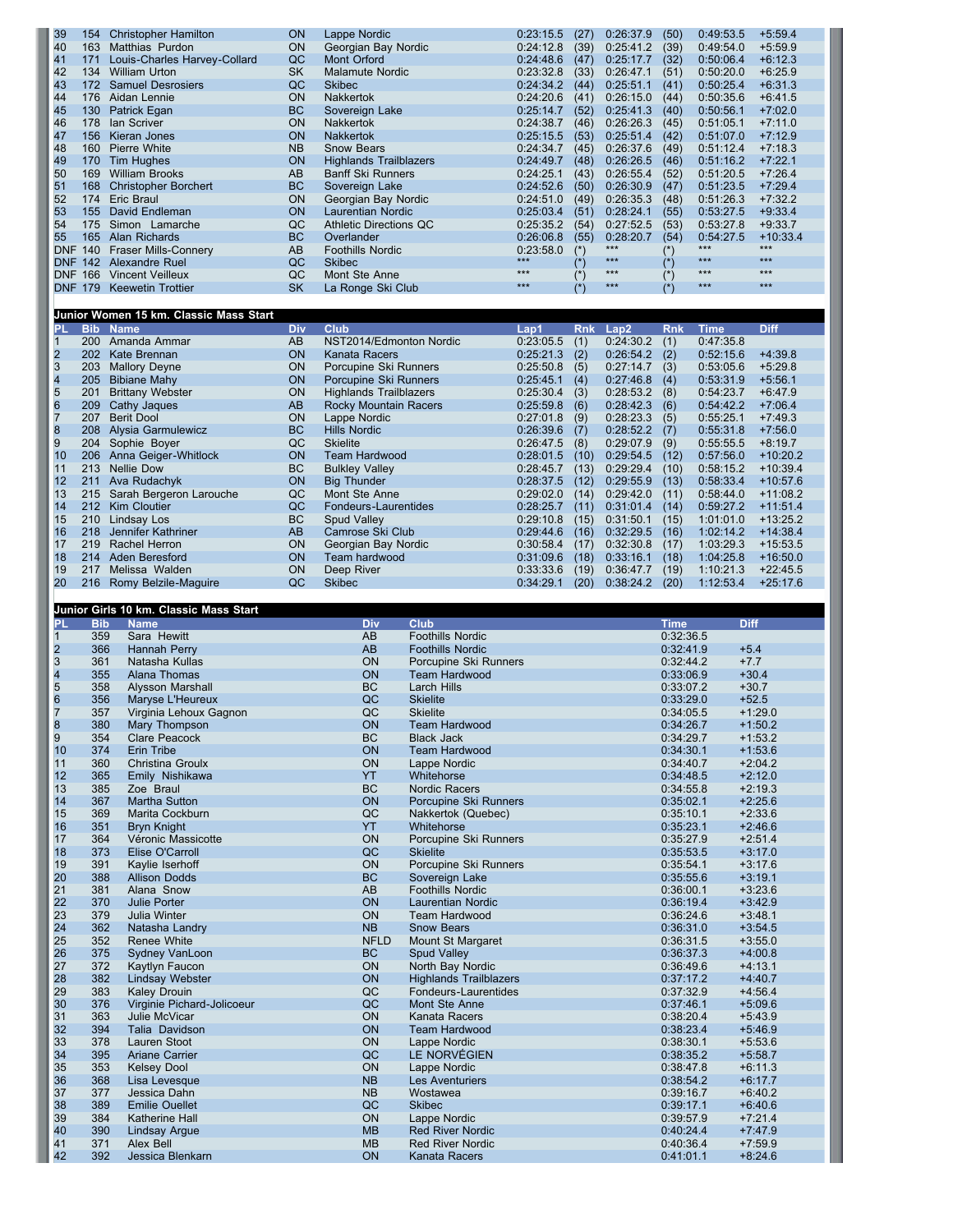| 43               | 387                                            | Laura Cazzola                        |            |                                                                                                                  | ON                       | <b>Team Hardwood</b>                    |                                                                                                                                                                                                |                |                              |                |                                       | 0:41:48.4                      | $+9:11.9$         |                                                                                          |
|------------------|------------------------------------------------|--------------------------------------|------------|------------------------------------------------------------------------------------------------------------------|--------------------------|-----------------------------------------|------------------------------------------------------------------------------------------------------------------------------------------------------------------------------------------------|----------------|------------------------------|----------------|---------------------------------------|--------------------------------|-------------------|------------------------------------------------------------------------------------------|
| 44<br><b>DNS</b> | 386<br>393                                     | Seija Grant<br>Ketura Meyer          |            |                                                                                                                  | <b>ON</b><br>AB          | Lappe Nordic<br><b>Foothills Nordic</b> |                                                                                                                                                                                                |                |                              |                | ***                                   | 0:45:45.2                      | $+13:08.7$<br>*** |                                                                                          |
|                  |                                                |                                      |            |                                                                                                                  |                          |                                         |                                                                                                                                                                                                |                |                              |                |                                       |                                |                   |                                                                                          |
|                  |                                                | Open Men 50 km. Classic Mass Start   |            |                                                                                                                  |                          |                                         |                                                                                                                                                                                                |                |                              |                |                                       |                                |                   |                                                                                          |
| P                | <b>BibName</b>                                 |                                      |            | Div Club                                                                                                         |                          | Lap1                                    | RnkLap2                                                                                                                                                                                        | <b>RnkLap3</b> |                              | <b>RnkLap4</b> | <b>RnkLap5</b>                        |                                | <b>RnkTime</b>    | <b>Diff</b>                                                                              |
| 1<br>2           | 408Stefan Kuhn                                 |                                      | AB.        | 402Christopher JeffriesQC NST2006/Nakkertok QC<br>Edmonton Nordic/XC.COM                                         |                          |                                         | $0:27:14.5(4)$ $0:28:03.9(1)$ $0:28:35.6(4)$ $0:30:10.4(2)$<br>$0.27:12.4(1)$ $0.28:14.9(4)$ $0.28:26.2(1)$ $0.30:09.5(1)$ $0.30:55.3(2)$ $2:24:58.6+0.9$                                      |                |                              |                |                                       | $0:30:53.1(1)$ 2:24:57.7       |                   |                                                                                          |
| 3                | 401Dan Roycroft                                |                                      |            | ON NST2006/Arrowhead Nordic                                                                                      |                          |                                         | $0:27:13.5(2)$ $0:28:13.2(3)$ $0:28:26.4(2)$ $0:30:12.4(3)$                                                                                                                                    |                |                              |                |                                       | $0:31:01.8(3)$ $2:25:07.5+9.8$ |                   |                                                                                          |
| 4                |                                                | 403Graham Nishikawa YT               |            | NST 2010/Whitehorse XC Ski Club0:27:15.2(6) 0:28:12.8(2) 0:28:26.5(3) 0:30:12.5(4) 0:33:22.5(4) 2:27:29.7+2:32.0 |                          |                                         |                                                                                                                                                                                                |                |                              |                |                                       |                                |                   |                                                                                          |
| 5<br>6           | 407Adam Kates                                  |                                      |            | ON Soo Finnish/EXEL<br>ON Team Hardwood                                                                          |                          |                                         | $0.27:15.5(7)$ $0.28:27.1(7)$ $0.29:18.9(6)$ $0.31:07.1(6)$ $0.33:56.5(6)$ $2:30:05.2+5:07.5$<br>$0.27:14.9(5)$ $0.28:26.7(6)$ $0.29:18.6(5)$ $0.31:06.2(5)$ $0.34:05.1(8)$ $2:30:11.8+5:14.1$ |                |                              |                |                                       |                                |                   |                                                                                          |
| 7                | 415Stephen Hart<br>405Drew Goldsack            |                                      | AB         | NST2006/Rocky Mountain Racers 0:27:15.8(8) 0:28:34.4(8) 0:30:08.3(8) 0:31:30.5(7) 0:33:46.1(5) 2:31:15.2+6:17.5  |                          |                                         |                                                                                                                                                                                                |                |                              |                |                                       |                                |                   |                                                                                          |
| 8                | 412Sean Crooks                                 |                                      | ON         | NST2010/Big Thunder                                                                                              |                          |                                         | $0:27:14.0(3)$ $0:28:21.8(5)$ $0:29:22.2(7)$ $0:31:58.4(9)$ $0:35:14.6(9)$ $2:32:11.2+7:13.5$                                                                                                  |                |                              |                |                                       |                                |                   |                                                                                          |
| 9                |                                                | 417 Cyrus Kangarloo                  | AB         | Foothills Nordic/X-C.com                                                                                         |                          |                                         | $0.27:18.6(12)0.29:27.6(11)0.30:29.6(10)0.31:38.0(8)$ $0.34:00.2(7)$ $2.32:54.2+7.56.5$                                                                                                        |                |                              |                |                                       |                                |                   |                                                                                          |
| 10               |                                                | 419 Kazuma Takahashi AB              |            | <b>Foothills Nordic</b><br><b>Rocky Mountain Racers</b>                                                          |                          |                                         | 0:27:20.0(14)0:30:01.4(12)0:30:33.5(11)0:33:06.6(10)0:36:30.8(10)2:36:32.6+11:34.9                                                                                                             |                |                              |                |                                       |                                |                   |                                                                                          |
| 11<br>12         | 410Erik Carleton<br>406Gordon Jewett           |                                      | AB<br>AB   | Foothills Nordic/EXEL                                                                                            |                          |                                         | $0:27:18.9(13)0:29:05.0(10)0:31:05.9(14)0:33:52.8(19)0:35.46.5(13)2:37:09.3+12:11.6$<br>$0.27:17.9(10)0.30.09.1(13)0.30.58.0(12)0.33.29.3(14)0.35.47.7(14)2.37.42.2+12.44.5$                   |                |                              |                |                                       |                                |                   |                                                                                          |
| 13               | 411 Skeets Morel                               |                                      | ON.        | NTDC/Georgian Nordic                                                                                             |                          |                                         |                                                                                                                                                                                                |                |                              |                |                                       |                                |                   | $0:28:22.0(19)0:30.40.5(14)0.30.59.4(13)0.33.27.0(13)0.35.44.9(12)2.39.13.9+14.16.2$     |
| 14               |                                                | 427 Jeffrey Cameron                  | ON.        | <b>Big Thunder</b>                                                                                               |                          |                                         | $0.28.21.6(18)0.30.42.0(15)0.31.48.6(19)0.33.11.1(11)0.35.33.1(11)2.39.36.5+14.38.8$                                                                                                           |                |                              |                |                                       |                                |                   |                                                                                          |
| 15               |                                                | 429Riku Metsaranta                   | ON.        | Lappe Nordic                                                                                                     |                          |                                         | $0.28.20.6(16)0.30.44.2(16)0.31.18.5(15)0.33.44.6(16)0.36.31.9(18)2.40.40.1+15.42.4$                                                                                                           |                |                              |                |                                       |                                |                   |                                                                                          |
| 16<br>17         | 420Phillip Wood<br>434 Philippe Trudel         |                                      | ON.<br>QC. | NTDC/Mono Nordic<br>Defi TM                                                                                      |                          |                                         |                                                                                                                                                                                                |                |                              |                |                                       |                                |                   | $0.27:18.2(11)0.28.56.2(9)$ $0.30.22.5(9)$ $0.33.51.7(18)0.40.18.1(37)2.40.46.9+15.49.2$ |
| 18               |                                                | 418David Zylberberg                  | AB         | Rocky Mountain Racers                                                                                            |                          |                                         | 0:27:27.3(15)0:30:44.4(17)0:31:47.3(18)0:33:50.7(17)0:38:13.0(24)2:42:03.0+17:05.3                                                                                                             |                |                              |                |                                       |                                |                   | $0:28:24.2(22)0:31:28.3(22)0:31:50.6(21)0:33:39.6(15)0:36:01.9(16)2:41:24.8+16:27.1$     |
| 19               | 428Carl Skinstad                               |                                      | AB         | Camrose Nordic/X-C.com                                                                                           |                          |                                         | $0:28:23.0(20)0:30.52.8(18)0.31:37.4(17)0.34:19.2(21)0.38:03.6(23)2:43:16.2+18:18.5$                                                                                                           |                |                              |                |                                       |                                |                   |                                                                                          |
| 20               | 414Mike Argue                                  |                                      |            | NWTYellowknife                                                                                                   |                          |                                         | $0:27:17.6(9)$ $0:31:16.3(21)0:33:01.7(28)0:33:23.5(12)0:38:27.4(26)2:43:26.7+18:29.0$                                                                                                         |                |                              |                |                                       |                                |                   |                                                                                          |
| 21               | 430Brian Suke                                  |                                      |            | <b>ON</b> Georgian Bay Nordic                                                                                    |                          |                                         | 0:28:23.5(21)0:31:04.4(20)0:31:34.3(16)0:34:53.8(22)0:37:33.3(21)2:43:29.6+18:31.9                                                                                                             |                |                              |                |                                       |                                |                   |                                                                                          |
| 22<br>23         | 454 Murray Carter<br>423Mark Doble             |                                      | MB.        | <b>Prairie Storm</b><br>ON NTDC/Team Hardwood                                                                    |                          |                                         | $0.29:27.9(35)0.32:16.5(28)0.31:50.4(20)0.34:04.9(20)0.35.57.8(15)2:43.37.8+18.40.1$<br>$0.28.21.0(17)0.31.00.5(19)0.32.19.3(23)0.35.03.8(24)0.38.56.8(31)2.45.41.6+20.43.9$                   |                |                              |                |                                       |                                |                   |                                                                                          |
| 24               | 432 Cameron Egan                               |                                      | BС         | Sovereign Lake                                                                                                   |                          |                                         | $0:28:48.0(29)0:31:47.0(23)0:32:19.1(22)0:34:53.8(22)0:38:13.5(25)2:46.01.6+21:03.9$                                                                                                           |                |                              |                |                                       |                                |                   |                                                                                          |
| 25               | 436Chris Mamen                                 |                                      | ON.        | <b>Carleton University</b>                                                                                       |                          |                                         | $0.29.07.8(31)0.32.15.7(27)0.32.44.1(26)0.35.11.3(26)0.37.05.9(20)2.46.25.0+21.27.3$                                                                                                           |                |                              |                |                                       |                                |                   |                                                                                          |
| 26               | 435 Gavin Hamilton                             |                                      |            | ON XC Ottawa                                                                                                     |                          |                                         | 0:28:40.1(27) 0:31:47.3(24) 0:32:41.3(25) 0:35:22.0(29) 0:38:44.1(27) 2:47:14.9+22:17.2                                                                                                        |                |                              |                |                                       |                                |                   |                                                                                          |
| 27               | 444 Carl Steudler                              |                                      | AB         | <b>Foothills Nordic</b>                                                                                          |                          |                                         | $0.29.33.0(37)0.32.43.3(32)0.33.20.9(30)0.35.17.8(28)0.36.44.1(19)2.47.39.3+22.41.6$                                                                                                           |                |                              |                |                                       |                                |                   |                                                                                          |
| 28<br>29         | 413Karl Saidla<br>448Rob Spiller               |                                      | AB         | ON XC Ottawa<br><b>Foothills Nordic</b>                                                                          |                          |                                         | $0.28.39.6(26)0.31.47.4(25)0.32.45.3(27)0.35.17.7(27)0.39.15.0(33)2.47.45.2+22.47.5$<br>$0.28.31.2(24)0.32.18.2(29)0.33.18.9(29)0.35.09.5(25)0.38.45.6(28)2.48.03.5+23.05.8$                   |                |                              |                |                                       |                                |                   |                                                                                          |
| 30               |                                                | 426Christopher WerrellBC             |            | Omineca Ski Club                                                                                                 |                          |                                         | $0:28:40.8(28)$ $0:31:52.3(26)$ $0:32:39.8(24)$ $0:36:13.5(33)$ $0:38:50.6(29)$ $2:48:17.2+23:19.5$                                                                                            |                |                              |                |                                       |                                |                   |                                                                                          |
| 31               |                                                | 409 Jesse Heckrodt                   | BC.        | Larch Hills                                                                                                      |                          |                                         | $0.28.28.3(23)0.32.56.2(34)0.34.20.2(36)0.37.01.0(35)0.37.47.1(22)2.50.33.0+25.35.3$                                                                                                           |                |                              |                |                                       |                                |                   |                                                                                          |
| 32               | 441 Werner Schwar                              |                                      |            | ON Lappe Nordic                                                                                                  |                          |                                         | $0.30:17.4(41)0.32.39.1(31)0.33.56.7(34)0.38.02.8(39)0.36.17.8(17)2.51.14.0+26.16.3$                                                                                                           |                |                              |                |                                       |                                |                   |                                                                                          |
| 33               | 438 Wayne Dustin                               |                                      |            | ON XC Ottawa                                                                                                     |                          |                                         | $0.29:47.8(40)0.33:09.2(35)0.33:48.9(33)0.36:01.0(31)0.39:10.5(32)2:51:57.7+27:00.0$                                                                                                           |                |                              |                |                                       |                                |                   |                                                                                          |
| 34<br>35         | 449Jack Cook<br>445Tom McCarthy                |                                      | AB         | <b>Edmonton Nordic</b><br>ON XC Ottawa                                                                           |                          |                                         | $0.28.35.4(25)0.32.55.4(33)0.34.23.3(38)0.37.45.4(37)0.40.15.6(36)2.53.55.3+28.57.6$                                                                                                           |                |                              |                |                                       |                                |                   | $0.29.23.6(33)0.32.22.3(30)0.33.25.1(31)0.36.06.0(32)0.40.59.8(40)2.52.17.1+27.19.4$     |
| 36               | 442Dana Klassen                                |                                      |            | <b>ON</b> Athletic Directions                                                                                    |                          |                                         | 0:29:27.2(34)0:33:31.4(37)0:34:21.8(37)0:38:05.3(40)0:40:12.8(34)2:55:38.6+30:40.9                                                                                                             |                |                              |                |                                       |                                |                   |                                                                                          |
| 37               |                                                | 424 Edward McCarthy                  |            | ON XC Ottawa                                                                                                     |                          |                                         |                                                                                                                                                                                                |                |                              |                |                                       |                                |                   | $0.29:22.5(32)0.33:30.3(36)0.34:28.3(39)0.38:01.6(38)0.40:42.6(38)2:56.05.4+31:07.7$     |
| 38               |                                                | 440 Justin Kangarloo                 | AB         | <b>Foothills Nordic</b>                                                                                          |                          |                                         | $0.29.47.0(38)0.35.06.1(42)0.35.21.9(40)0.37.06.6(36)0.38.52.9(30)2.56.14.7+31.17.0$                                                                                                           |                |                              |                |                                       |                                |                   |                                                                                          |
| 39<br>40         | 439Matt Cummings<br>431 Bryon Hughson          |                                      | AB<br>ON.  | <b>Foothills Nordic</b><br>Team Hardwood                                                                         |                          |                                         | 0:29:47.3(39) 0:34:49.7(41) 0:36:13.1(42) 0:36:19.4(34) 0:40:14.7(35) 2:57:24.3+32:26.6<br>0:29:32.1(36) 0:33:42.4(39) 0:35:49.8(41) 0:40:44.0(42) 0:40:46.1(39) 3:00:34.7+35:37.0             |                |                              |                |                                       |                                |                   |                                                                                          |
| 41               | 456 Tavis Apramian                             |                                      | ON.        | <b>Athletic Directions</b>                                                                                       |                          |                                         | $0:31:51.2(42)0:34:04.8(40)0:34:19.5(35)0:39:05.0(41)0:42:40.5(41)3:02:01.2+37:03.5$                                                                                                           |                |                              |                |                                       |                                |                   |                                                                                          |
| 42               | 422Jeff Ellis                                  |                                      | ON.        | Highlands Trailblazers/EXEL                                                                                      |                          |                                         | $0.29.07.1(30)0.33.33.1(38)0.33.28.3(32)0.35.54.3(30)0.51.00.6(42)3.03.03.6+38.05.9$                                                                                                           |                |                              |                |                                       |                                |                   |                                                                                          |
|                  | DNF425Phil Widmer                              |                                      | AB         | NST2010/Banff Ski Runners                                                                                        |                          | $(*)$                                   |                                                                                                                                                                                                | $***$          |                              | $***$          | $***$                                 |                                | $***$             | $***$                                                                                    |
|                  | DNF447Andrew Wynd                              |                                      |            | AUS XC Ottawa (AUS)<br>ON XC Ottawa                                                                              |                          | $0:30:28.0(*)$                          | $0:30:22.9(*)$ $0:35:17.9(*)$                                                                                                                                                                  | $***$          |                              | $***$          | $***$                                 |                                | $***$             | ***                                                                                      |
|                  | DNF450Craig Storey<br>DNF452Doug Bolster       |                                      | ON         | <b>Big Thunder</b>                                                                                               |                          | $0:31:05.3(*)$                          | $0:35:20.2(*)$<br>$0:33:12.5(*)$                                                                                                                                                               |                | $0:34:46.7(*)$               | $0:38:33.4(*)$ | $***$                                 |                                | $***$             | $***$                                                                                    |
|                  | DNF453Lars Ole Valgen                          |                                      | ВC         | <b>Vancouver Nordic</b>                                                                                          |                          | $0:31:31.7(*)$                          | $0:34:09.3(*)$                                                                                                                                                                                 |                | $0:35:15.3(*)$               | $***$          | ***<br>$(*)$                          | $(\star)$                      | ***               | ***                                                                                      |
|                  |                                                | DNF455Scott VanderMeer AB            |            | <b>Edmonton Nordic</b>                                                                                           |                          |                                         | $0:29:25.2(*)$ $0:32:23.1(*)$                                                                                                                                                                  |                | $0:34:49.5(*)$               | $***$          | $***$<br>$(*)$                        | $(*)$                          | $***$             | ***                                                                                      |
|                  |                                                | DNF457Patrick McMechan BC            |            | <b>UNBC Nordic</b>                                                                                               |                          | $0:34:08.1(*)$<br>$***$                 | $0:38:01.3(*)$<br>$***$                                                                                                                                                                        | $***$          | 0:38:52.4                    | ***<br>$***$   | $(\dot{ }^{\ast })$<br>***<br>$***$   |                                | ***<br>$***$      | ***<br>$***$                                                                             |
|                  | DNS404David Nighbor<br><b>DNS416Ian Murray</b> |                                      | NS.        | ON NST2010/North Bay Nordic<br>North Highlands                                                                   |                          | $(\tilde{\ })$<br>$***$<br>$(*)$        | $(*)$<br>$***$<br>$(*)$                                                                                                                                                                        | $***$          | $($ *)<br>$(\star)$          | $***$          | $(*)$<br>$***$<br>$(*)$               | $(*)$<br>$(*)$                 | $***$             | $***$                                                                                    |
|                  | <b>DNS421David Bartol</b>                      |                                      |            | <b>USA Devils Track</b>                                                                                          |                          | $***$<br>$($ *)                         | $***$<br>$(*)$                                                                                                                                                                                 | $***$          |                              | $***$          | $***$<br>$(\star)$                    |                                | $***$             | $***$                                                                                    |
|                  | <b>DNS433Luke McGurk</b>                       |                                      | AB         | <b>Rocky Mountain Racers</b>                                                                                     |                          | $***$<br>$(\dot{\phantom{a}})$          | $***$<br>$(*)$                                                                                                                                                                                 | $***$          | $(*)$                        | $***$          | ***<br>$(*)$                          | $(*)$                          | $***$             | $***$                                                                                    |
|                  | DNS437 Joel Jaques                             |                                      | AB         | Rocky Mountain Racers                                                                                            |                          | $***$<br>$(*)$<br>$***$                 | $***$<br>$(*)$<br>$***$                                                                                                                                                                        | $***$<br>$***$ |                              | $***$<br>$***$ | $***$<br>$(\dot{\phantom{a}})$<br>*** |                                | $***$<br>***      | ***<br>$***$                                                                             |
|                  | DNS443Timo Puiras<br>DNS446Mikael Kilpela      |                                      |            | <b>ON</b> Lappe Nordic<br><b>USA Alpina Racing</b>                                                               |                          | $(*)$<br>$***$<br>$(*)$                 | $(*)$<br>$***$<br>$(*)$                                                                                                                                                                        | $***$          | $(\star)$<br>$(*)$           | $***$          | $(\star)$<br>$***$<br>$(*)$           | $(*)$                          | $***$             | $***$                                                                                    |
|                  | <b>DNS451Will Critchley</b>                    |                                      | AB -       | Edmonton Nordic/cooksport.net                                                                                    |                          | $***$<br>$(\tilde{\ })$                 | $***$<br>$(\dot{\phantom{a}})$                                                                                                                                                                 | $***$          | $(*)$                        | $***$          | $***$<br>$(*)$                        | $(\texttt{'}')$                | ***               | ***                                                                                      |
|                  | DNS458Bruce Bauer                              |                                      |            | <b>USA Duluth</b>                                                                                                |                          | $***$                                   | $***$<br>$(*)$                                                                                                                                                                                 | $***$          | $(*)$                        | $***$          | $***$<br>$(\texttt{'}$                |                                | $***$             | $***$                                                                                    |
|                  |                                                | Junior Men 30 km. Classic Mass Start |            |                                                                                                                  |                          |                                         |                                                                                                                                                                                                |                |                              |                |                                       |                                |                   |                                                                                          |
| Pl               | <b>Bib Name</b>                                |                                      |            | <b>Club</b><br><b>Div</b>                                                                                        |                          |                                         | Lap1                                                                                                                                                                                           | Rnk Lap2       |                              | <b>Rnk</b>     | Lap3                                  | <b>Time</b><br><b>Rnk</b>      |                   | <b>Diff</b>                                                                              |
| $\mathbf{1}$     | 461 Alex Harvey                                |                                      |            | Mont Ste Anne<br>QC                                                                                              |                          |                                         | 0:27:24.1(2)                                                                                                                                                                                   |                | 0:29:18.8(2)                 |                | 0:29:03.8(1)                          |                                | 1:25:46.8         |                                                                                          |
| $\overline{c}$   |                                                | 462 Brent McMurtry                   |            | AB                                                                                                               | NST2014/Foothills Nordic |                                         | 0:27:25.6(3)                                                                                                                                                                                   |                | 0:29:17.5(1)                 |                | $0:29:30.0$ (2)                       |                                | $1:26:13.2 +26.4$ |                                                                                          |
| 3                |                                                | 463 Christopher Butler               |            | <b>ON</b>                                                                                                        | NST2014/Big Thunder      |                                         | 0:27:23.5(1)                                                                                                                                                                                   |                | 0:29:19.9(3)                 |                | 0:30:03.2(3)                          |                                | $1:26:46.7$ +59.9 |                                                                                          |
| 4<br>5           | 468 Nicolas Poirier                            | 464 Andrew Casey                     |            | QC<br>Defi TM<br>NFLD NTDC/Blow Me Down                                                                          |                          |                                         | 0:28:35.9(4)                                                                                                                                                                                   |                | 0:31:08.0(5)                 |                | 0:31:14.2(4)                          |                                |                   | $1:30:58.2 +5:11.4$                                                                      |
| 6                | 466 Christian Ruel                             |                                      |            | QC                                                                                                               | NST 2010/Skibec          |                                         | 0:28:37.6(6)<br>0:28:36.7(5)                                                                                                                                                                   |                | 0:31:08.7(6)<br>0:31:12.4(9) |                | 0:31:23.3(5)<br>0:31:39.1(7)          |                                |                   | $1:31:09.6$ +5:22.8<br>$1:31:28.3$ +5:41.5                                               |
| 7                | 467 Jesse Winter                               |                                      |            | <b>ON</b>                                                                                                        | NTDC/North Bay Nordic    |                                         | 0:29:04.3(7)                                                                                                                                                                                   |                | 0:31:11.4(8)                 |                | 0:31:31.7(6)                          |                                |                   | $1:31:47.5$ +6:00.7                                                                      |

 473 Harry Seaton ON Team Hardwood 0:29:05.7 (10) 0:31:07.7 (4) 0:31:40.3 (8) 1:31:53.7 +6:06.9 472 Robert Martin ON NTDC/Porcupine Ski Runners 0:29:05.0 (9) 0:31:09.3 (7) 0:32:00.1 (9) 1:32:14.5 +6:27.7 474 Rémi Doiron QC Skielite 0:29:04.6 (8) 0:31:46.1 (10) 0:32:47.8 (12) 1:33:38.5 +7:51.7 475 Anthony Gauvin QC Skibec 0:29:49.5 (14) 0:32:44.6 (14) 0:32:12.7 (10) 1:34:46.9 +9:00.1 465 John Rennie ON NTDC/Nakkertok 0:29:07.7 (12) 0:32:11.5 (11) 0:33:53.2 (13) 1:35:12.5 +9:25.7 469 Sven Niederhauser ON Kanata Racers 0:29:06.8 (11) 0:32:11.7 (12) 0:34:29.3 (16) 1:35:47.9 +10:01.1 471 Mathieu Angers QC Skibec 0:30:28.3 (17) 0:33:18.8 (16) 0:32:23.2 (11) 1:36:10.5 +10:23.7 470 Pate Neumann ON Highlands Trailblazers 0:29:09.1 (13) 0:33:17.0 (15) 0:34:17.7 (15) 1:36:43.9 +10:57.1 479 Matthew Schoales ON Big Thunder 0:30:20.5 (16) 0:32:38.7 (13) 0:34:37.3 (18) 1:37:36.6 +11:49.8 481 Antoine Plouffe QC Skibec 0:31:03.4 (19) 0:33:31.3 (18) 0:34:05.3 (14) 1:38:40.0 +12:53.2 477 Adam Snow AB Foothills Nordic 0:30:19.0 (15) 0:34:29.6 (19) 0:34:35.3 (17) 1:39:24.0 +13:37.2 19 Big Thunder 0:30:57.3 (18) 0:35:07.1 (21)

478 Derek Boyd ON Athletic Directions 0:31:29.8 (20) 0:33:31.1 (17) 0:36:38.0 (21) 1:41:39.0 +15:52.2

484 Adam Doogan-Smith AB Camrose Ski Club 0:32:44.7 (22) 0:36:13.1 (23) 0:38:17.9 (22) 1:47:15.7 +21:28.9

Laurentian Nordic 0:31:44.8 (21) 0:34:31.9 (20) 0:36:10.8 (20)